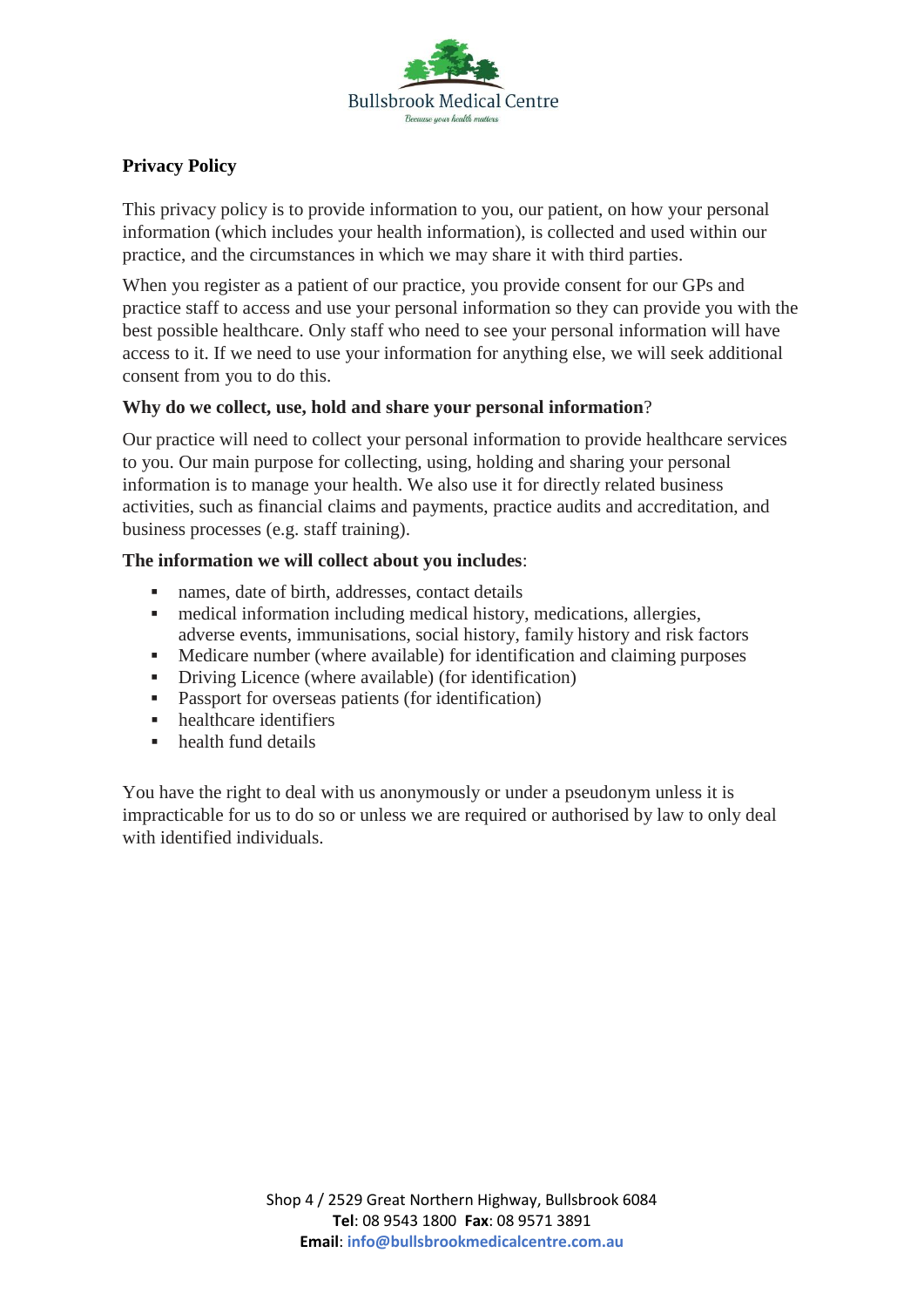

#### **How do we collect your personal information?**

Our practice will collect your personal information:

- 1. When you make your first appointment our practice staff will collect your personal and demographic information via your registration.
- 2. During the course of providing medical services, we may collect further personal information. This may also be collected through My Health Record/PCEHR system, e.g. via Shared Health Summary, Event Summary, Electronic Transfer of Prescriptions(eTP).
- 3. We may also collect your personal information when you visit our website, send us an email or SMS, telephone us, make an online appointment or communicate with us using social media.
- 4. In some circumstances personal information may also be collected from other sources. Often this is because it is not practical or reasonable to collect it from you directly. This may include information from:
	- your guardian or responsible person
	- other involved healthcare providers, such as specialists, allied health professionals, hospitals, community health services and pathology and diagnostic imagingservices
	- your health fund, Medicare, or the Department of Veteran's Affairs (as necessary)

#### **We sometimes share your personal information**:

- with third parties who work with our practice for business purposes, such as accreditation agencies or information technology providers – these third parties are required to comply with APPs and this policy
- with other healthcare providers
- when it is required or authorised by law (e.g. court subpoenas)
- when it is necessary to lessen or prevent a serious threat to a patient's life, health or safety or public health or safety, or it is impractical to obtain the patient's consent
- to assist in locating a missing person
- to establish, exercise or defend an equitable claim
- for the purpose of confidential dispute resolution process
- when there is a statutory requirement to share certain personal information (e.g. some diseases require mandatory notification)
- during the course of providing medical services, through Electronic Transfer of Prescriptions (eTP) My Health Record/PCEHR system (e.g. via Shared Health Summary, Event Summary)

Shop 4 / 2529 Great Northern Highway, Bullsbrook 6084 **Tel**: 08 9543 1800 **Fax**: 08 9571 3891 **Email**: **info@bullsbrookmedicalcentre.com.au**